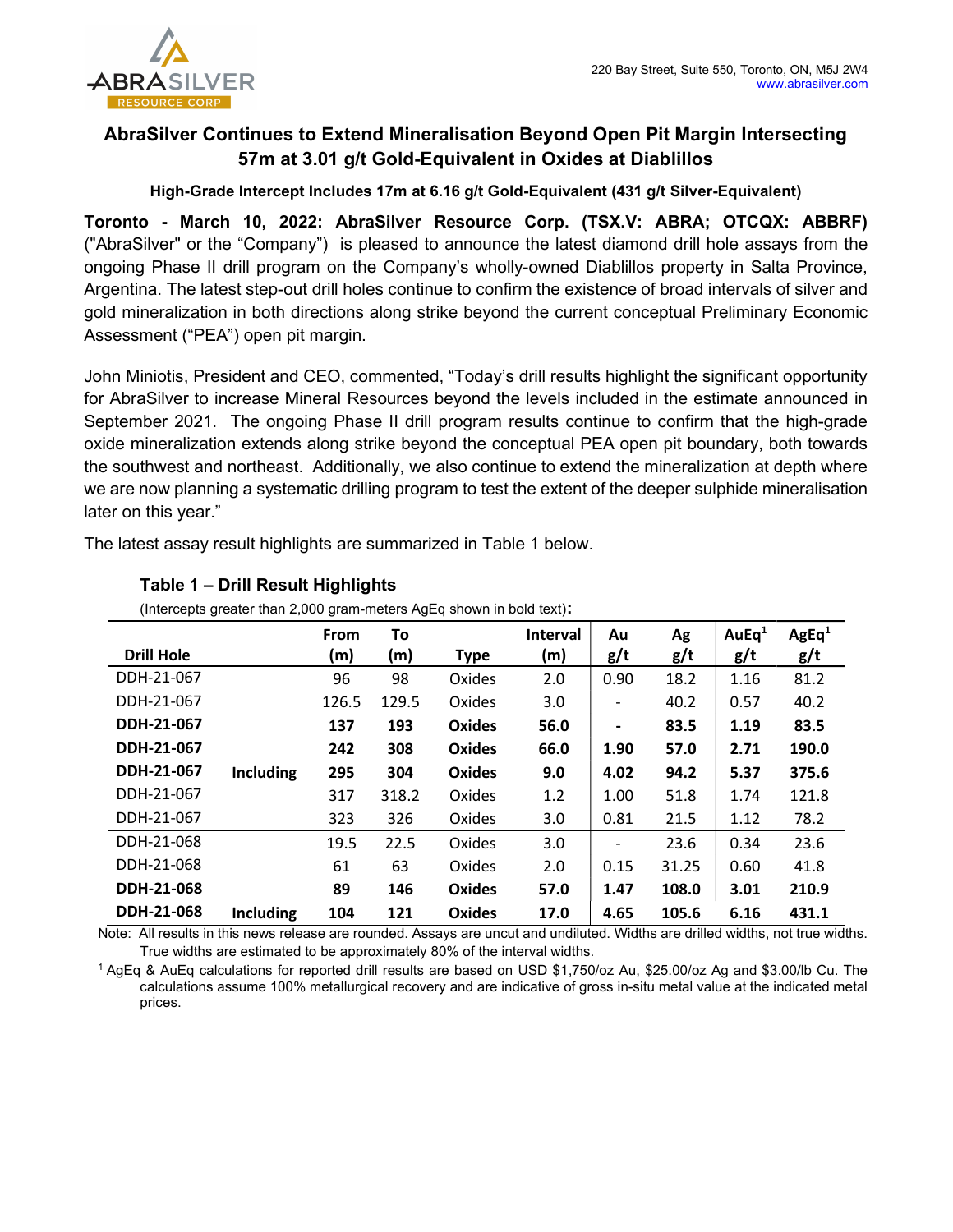#### Figure 1 – Drill Hole Location Map



## Discussion of Drill Hole Results

Hole DDH 21-067 was drilled to test the north-eastern extension of the Main Breccia, while hole DDH 21- 068 was drilled to test the south-western extension of the Main Breccia. Both holes were drilled on the margin of the conceptual PEA open pit to test the expansion potential of the pit to incorporate more mineral resources.

Hole DDH 21-067 intersected several high-grade mineralised zones, including 56.0 meters at 83.5 g/t silver from 137 to 193 meters, and 66.0 meters at 1.90 g/t gold and 57.0 g/t silver from 242 to 308 meters, including 9.0 meters at 4.02 g/t silver and 94.2 g/t silver.

Hole DDH 21-068 intersected 57.0 meters at 1.47 g/t gold and 108.0 g/t silver from 89 to 146 meters, including 17.0 meters at 4.65 g/t gold and 105.6 g/t silver.

These two holes show high-grade mineralisation at the margins of the conceptual open pit and demonstrate the potential for expansions of the pit both towards the southwest and northeast.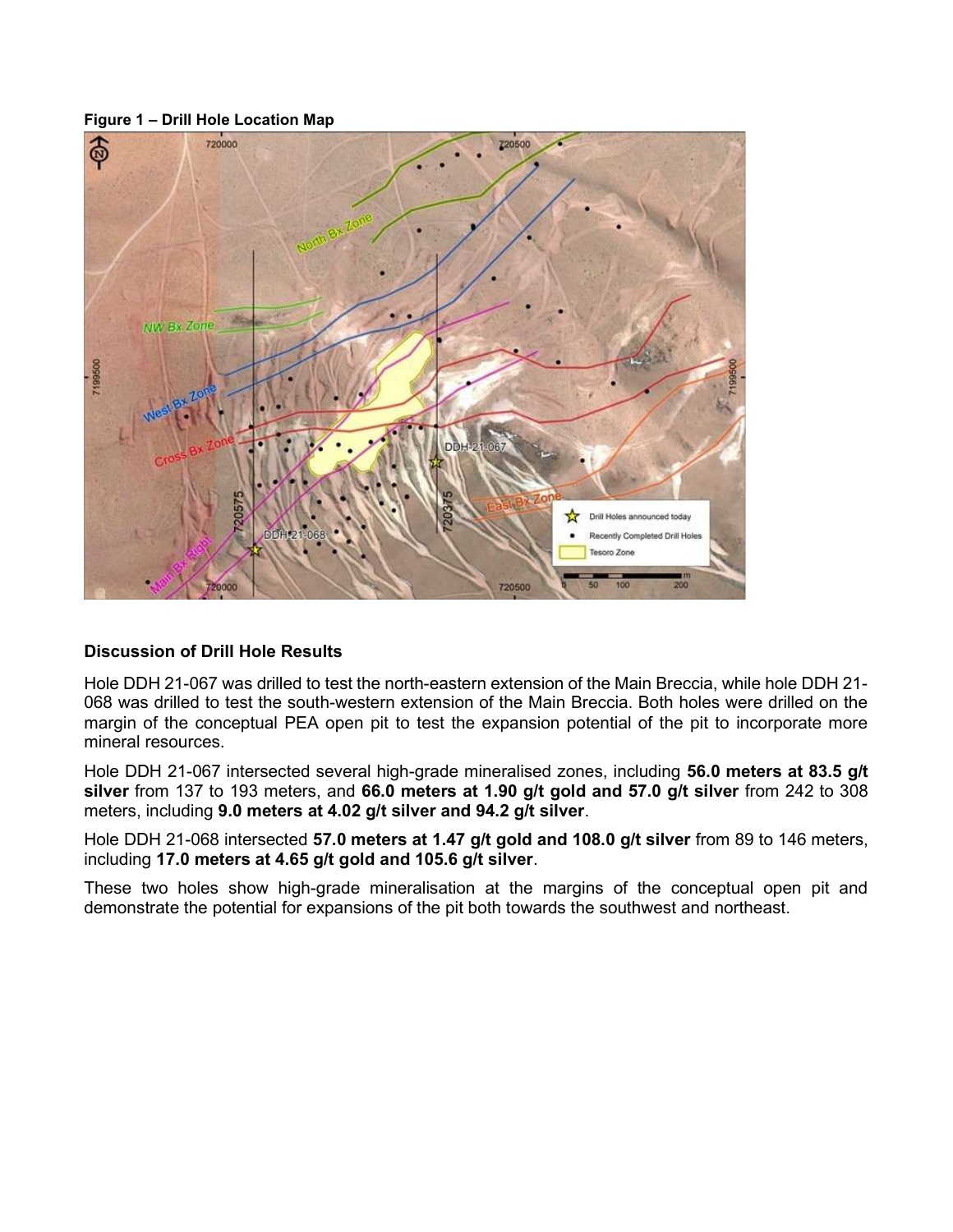





### Collar Data

| <b>Hole Number</b> | <b>UTM Coordinates</b> |          | <b>Elevation</b>  | <b>Azimuth</b> | Dip | <b>Depth</b> |
|--------------------|------------------------|----------|-------------------|----------------|-----|--------------|
| DDH 21-067         | E720366                | N7199356 | 4.32 <sup>1</sup> |                | -60 | 356          |
| DDH 21-068         | E720057                | N7199207 | 4.221             |                | -60 | 161          |

### About Diablillos

The 80 km<sup>2</sup> Diablillos property is located in the Argentine Puna region - the southern extension of the Altiplano of southern Peru, Bolivia, and northern Chile - and was acquired from SSR Mining Inc. by the Company in 2016. There are several known mineral zones on the Diablillos property, with the Oculto zone being the most advanced with over 90,000 meters drilled to date. Oculto is a high-sulphidation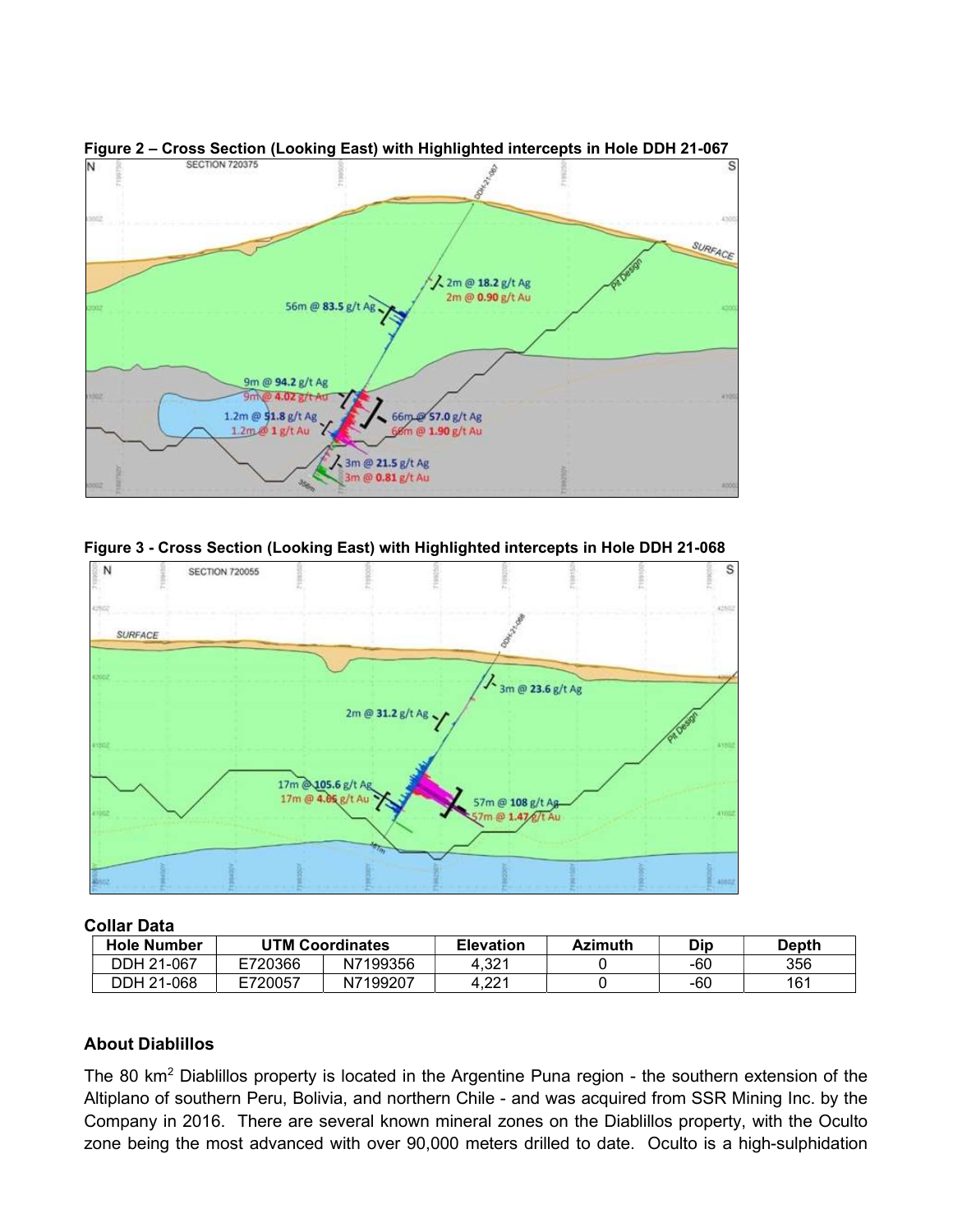epithermal silver-gold deposit derived from remnant hot springs activity following Tertiarty-age local magmatic and volcanic activity. Comparatively nearby examples of high sulphidation epithermal deposits include: Yanacocha (Peru); El Indio (Chile); Lagunas Nortes/Alto Chicama (Peru) Veladero (Argentina); and Filo del Sol (Argentina).

The Mineral Resource for the Oculto Deposit is shown in Table 2 below:

| Category                           | Tonnage<br>(000 t) | Ag<br>(g/t) | Au<br>(g/t) | <b>Contained Ag</b><br>(000 oz Ag) | <b>Contained Au</b><br>(000 oz Au) |
|------------------------------------|--------------------|-------------|-------------|------------------------------------|------------------------------------|
| Measured                           | 8,235              | 124         | 0.98        | 32,701                             | 259                                |
| Indicated                          | 32,958             | 54          | 0.70        | 57,464                             | 744                                |
| <b>Measured &amp;</b><br>Indicated | 41,193             | 68          | 0.76        | 90,165                             | 1,002                              |
| Inferred                           | 2,884              | 34          | 0.70        | 3,181                              | 66                                 |

Table 2 - 2021 Mineral Resource Estimate for the Oculto Deposit, Diablillos Project

Effective September 8, 2021. The Mineral Resource estimate and supporting Technical Report are N.I. 43-101 compliant. Full details of the Mineral Resources are available in a Company news release dated September 15, 2021. For additional information please see Technical Report on the Diablillos Project, Salta Province, Argentina, dated October 28, 2021, completed by Mining Plus, and available on www.SEDAR.com.

# QA/QC and Core Sampling Protocols

AbraSilver applies industry standard exploration methodologies and techniques, and all drill core samples are collected under the supervision of the Company's geologists in accordance with industry practices. Drill core is transported from the drill platform to the logging facility where drill data is compared and verified with the core in the trays. Thereafter, it is logged, photographed, and split by diamond saw prior to being sampled. Samples are then bagged, and quality control materials are inserted at regular intervals; these include blanks and certified reference materials as well as duplicate core samples which are collected in order to measure sample representivity. Groups of samples are then placed in large bags which are sealed with numbered tags in order to maintain a chain-of-custody during the transport of the samples from the project site to the laboratory.

All samples are received by the SGS offices in Salta who then dispatch the samples to the SGS preparation facility in San Juan. From there, the prepared samples are sent to the SGS laboratory in Lima, Peru where they are analyzed. All samples are analyzed using a multi-element technique consisting of a four acid digestion followed by ICP/AES detection, and gold is analyzed by 50g Fire Assay with an AAS finish. Silver results greater than 100g/t are reanalyzed using four acid digestion with an ore grade AAS finish.

# Qualified Persons

David O'Connor P.Geo., Chief Geologist for AbraSilver, is the Qualified Person as defined by National Instrument 43-101 Standards of Disclosure for Mineral Projects, and he has reviewed and approved the scientific and technical information in this news release.